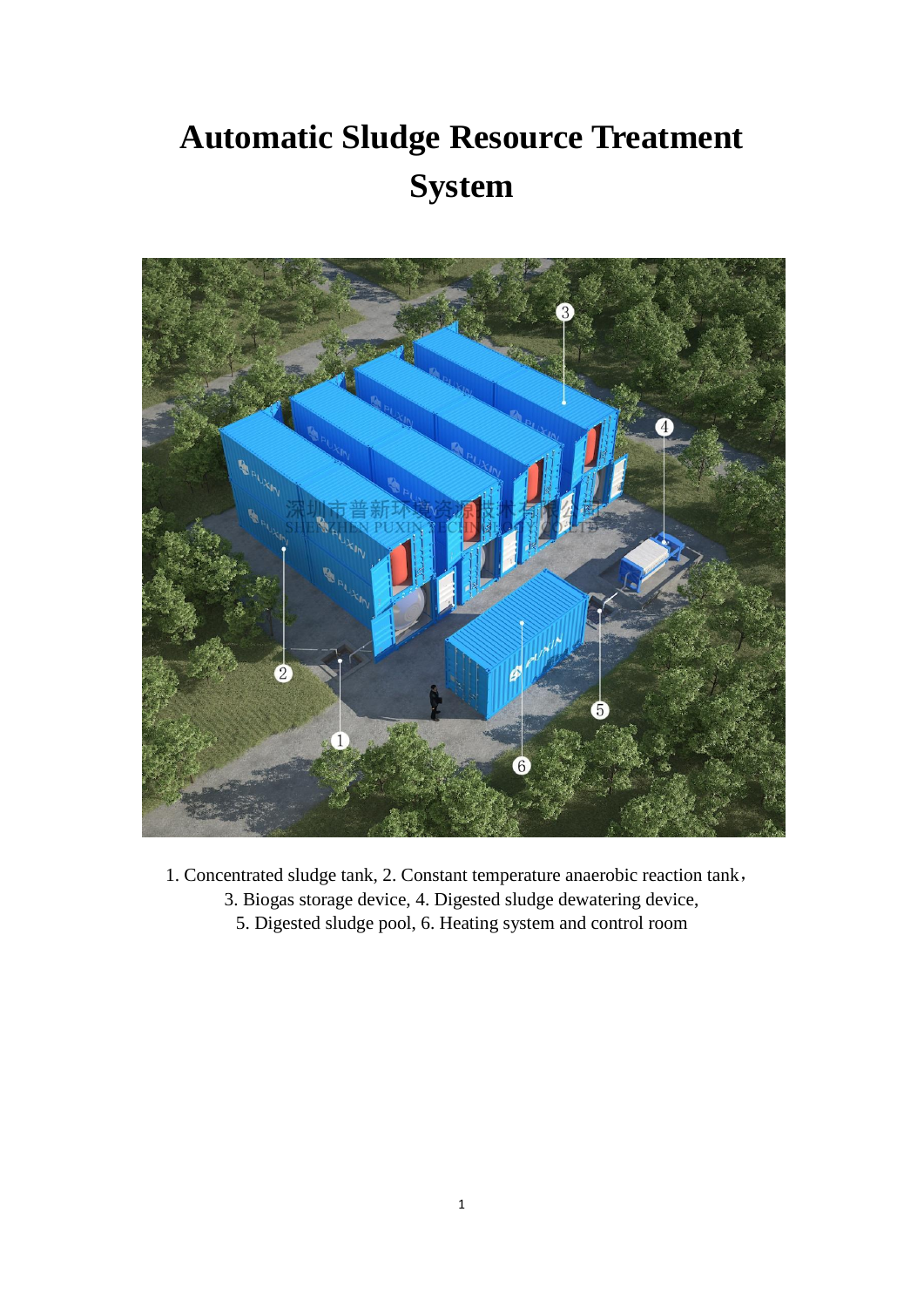

Constant temperature anaerobic reaction tank

### **Technical introduction:**:

The automatic sludge resource treatment system is specially designed and developed for the resource-based and harmless onsite treatment of sewage sludge. The process used in this system is a medium temperature or high temperature constant temperature anaerobic reaction process. The anaerobic reaction process is carried out in a completely closed anaerobic reaction tank without odor leakage. The sludge treated by the anaerobic reaction of the system is a odorless and hygienic stable digested sludge (biogas residue). Digested sludge (biogas residue) is a high-quality organic fertilizer that can be directly extracted for greening or agriculture. The digested sludge (biogas residue) can also be transported for deforestation or dewatering and dried before being transported for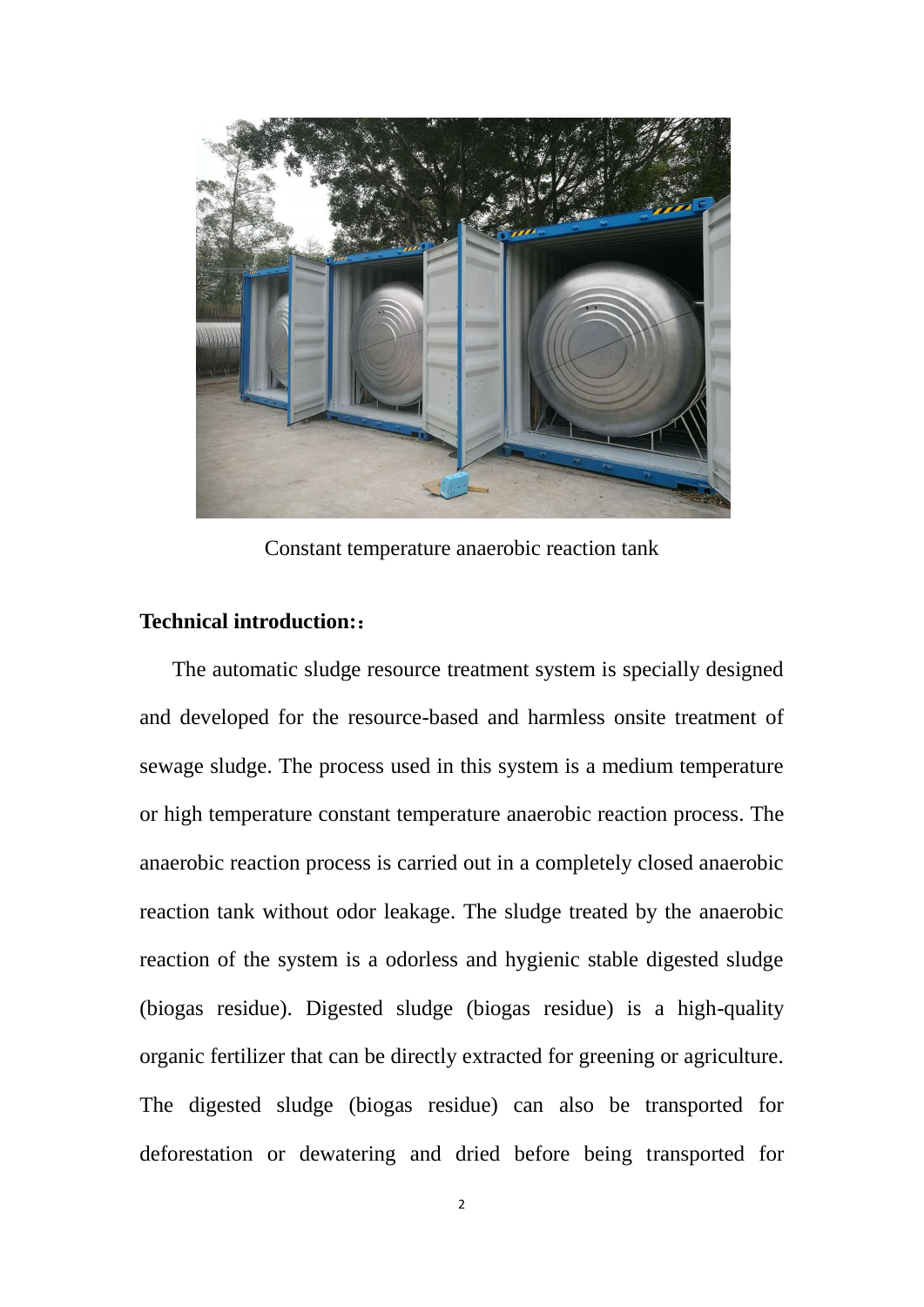greening or agriculture.

The automatic sludge resource treatment system is mainly composed of stainless steel constant temperature anaerobic reaction tank, automatic control system, biogas system (including biogas collection, storage, purification and combustion equipment) and digested sludge dewatering equipment. According to the customer's needs, it can also increase the drying equipment for the dehydrated digested sludge.

#### **Process flow:**



## **The main advantage:**

1, high return:

a. Converting the raw sludge that was originally a source of pollution into a harmless high-quality organic fertilizer not only saves sludge treatment and disposal costs but also benefits from the sale of organic fertilizer.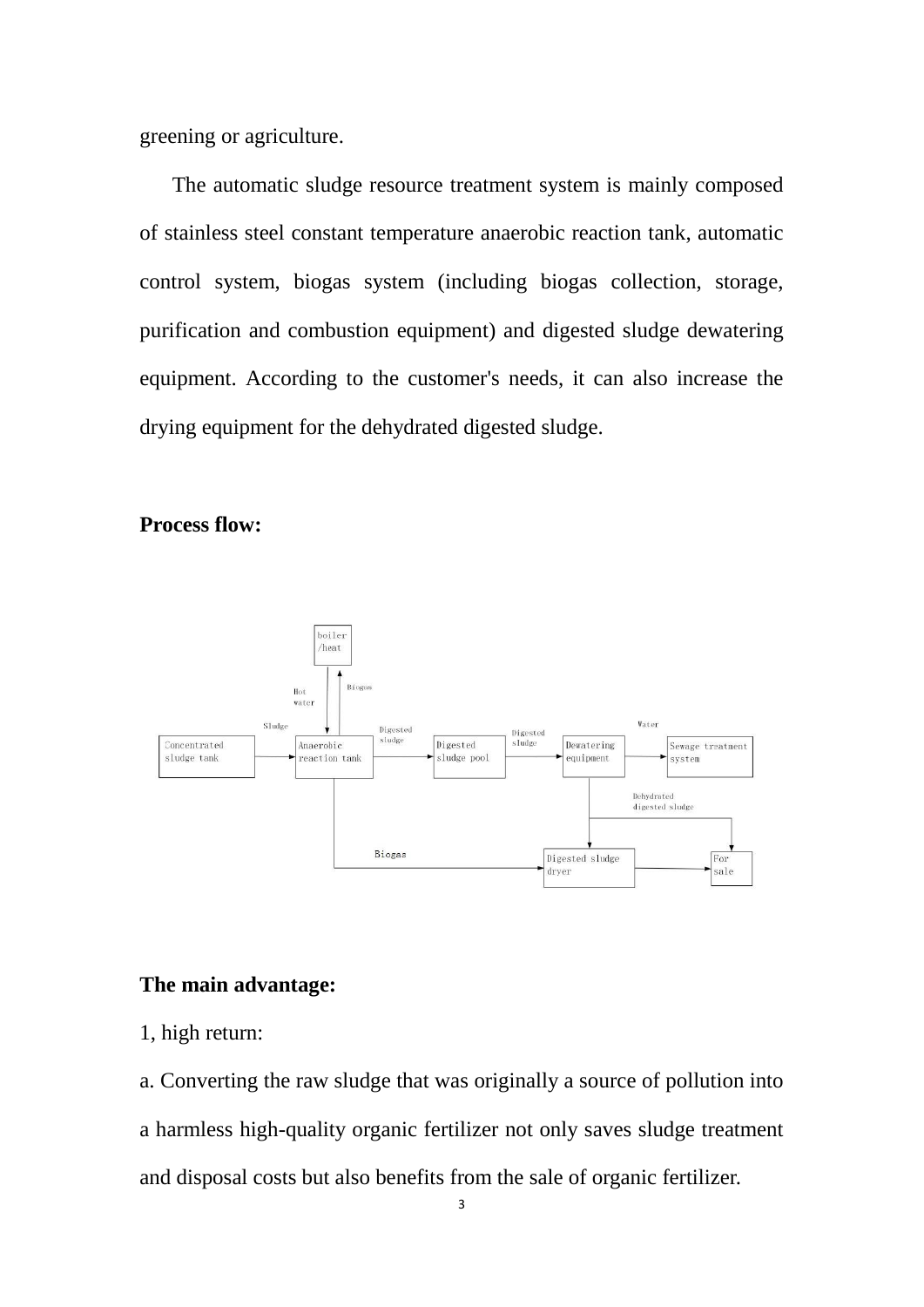b. Can produce a lot of clean energy - biogas.

2. Environmentally friendly:

a. It can eliminate the secondary pollution of sludge to the environment. Because the sludge is converted into a harmless and stable organic fertilizer, it eliminates the secondary pollution of the sludge (including the odor pollution of the sludge during dewatering, stacking and transportation; and the final disposal such as landfill or incineration for the environment Pollution)

b. Reduce greenhouse gas emissions; methane is a strong greenhouse gas. The system collects methane (the main component of biogas), after biogas dehydration and desulfurization, and burns it as fuel.

3. Less land occupation. Because the system is very efficient, it occupies less space. The system has all the conditions needed for a fast anaerobic reaction, including optimal reaction temperature and optimum pH control, as well as fully automated agitation.

4. Fully automatic: The control of feeding, discharging, mixing, temperature control and PH value is set and controlled by computer program.

#### **Contact information:**

深圳市普新环境资源技术有限公司 Shenzhen Puxin Technology Co., Ltd.

4